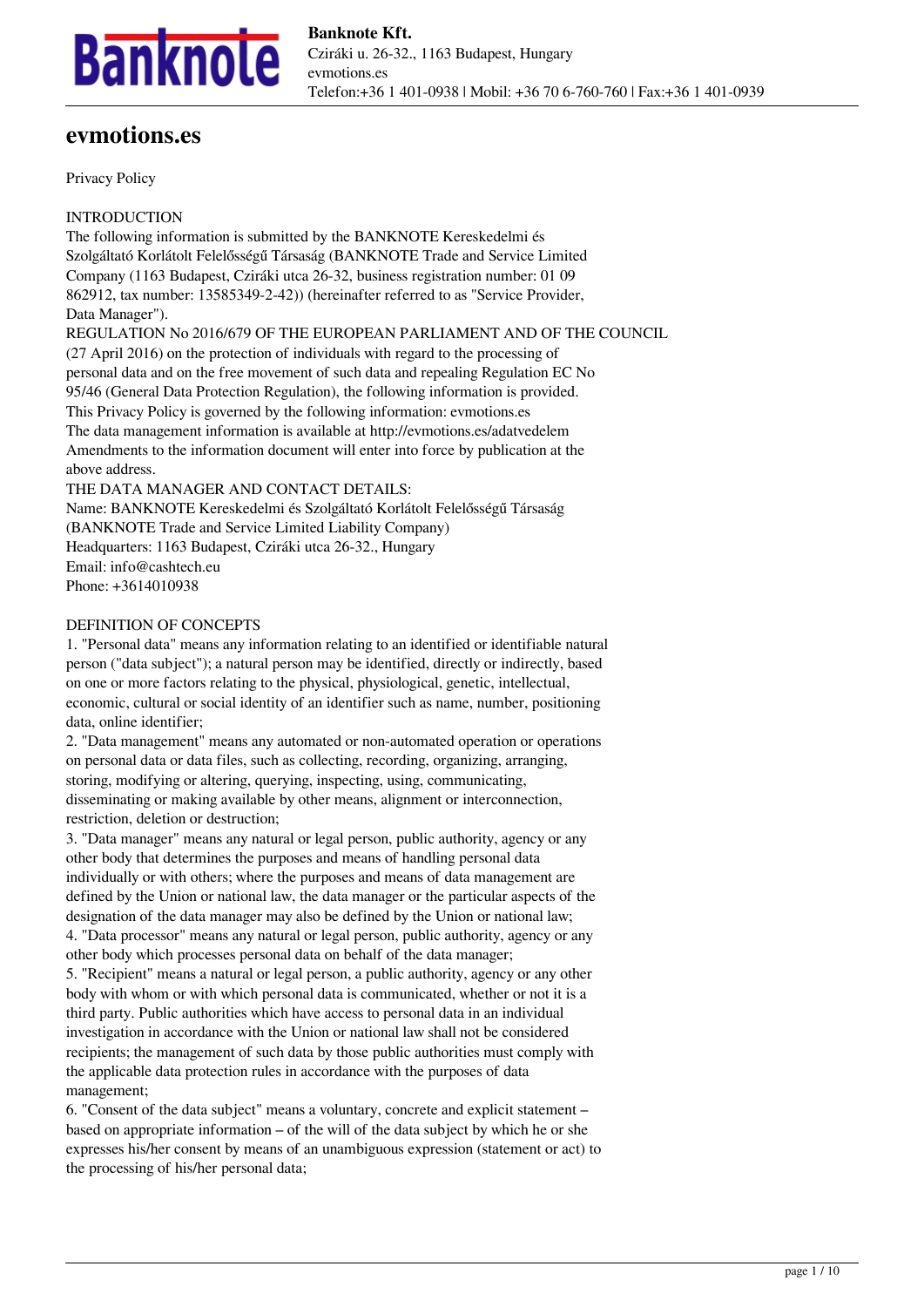

7. "Privacy incident" means any breach of security resulting in the accidental or unlawful destruction, loss, alteration, unauthorized disclosure or unauthorized access to personal data transmitted, stored or handled in other ways.

#### PRINCIPLES FOR MANAGING PERSONAL DATA

Personal information:

(a) its management shall be conducted lawfully and fairly and in a transparent manner ("legality, fairness and transparency");

(b) it must be collected for specified, unambiguous and legitimate purposes and must not be treated in a manner incompatible with these purposes; in accordance with Article 89 (1), no further data handling ("end-use") for purposes of public interest archiving, for scientific and historical research purposes or for statistical purposes shall not be considered incompatible with the original purpose;

(c) it must be appropriate and relevant to the purposes of data management and should be limited to the need ("saving of data");

(d) it must be accurate and, where necessary, up-to-date; all reasonable measures must be taken to correct or delete inaccurate personal data for the purposes of data management ("accuracy");

(e) its storage must take place in a form which permits the identification of the data subjects only for the time needed to manage the personal data; the storage of personal data for a longer period of time may only take place if the personal data are processed in accordance with Article 89 (1) for public interest archiving purposes, for scientific and historical research purposes or for statistical purposes, in accordance with the required and appropriate technical and organizational measures for the protection of the freedom and the rights of the data subjects ("limited storage");

(f) it should be handled in such a way as to ensure adequate security of personal data, including the protection against unauthorized or unlawful handling, accidental loss, destruction or damage to data ("integrity and confidentiality") by means of appropriate technical or organizational measures.

The data manager is responsible for the above, and must be able to demonstrate compliance ("accountability").

#### DATA MANAGEMENT

## DATA MANAGEMENT RELATED TO WEBSHOP OPERATION

1. The fact of data collection, the scope of the data being processed and the purpose of data management:

Personal data The purpose of data management Password It is for secure access to the user account.

(Contact person) Surname and first name It is necessary for contacting, purchasing

and issuing a regular invoice.

Email Keeping in contact.

Phone number Keep in contact, negotiate billing or

shipping issues more effectively.

Billing name and address Issuing a regular invoice, making the

contract and defining its content,

modification, monitoring its fulfilment,

billing of the charges arising therefrom

and the enforcement of the related claims.

Shipping name and address Necessary for delivery

Date of purchase/registration Perform a technical operation

IP address at the time of

purchase/registration

Perform a technical operation

It is not necessary for the email address to include personal data.

2. The circle of data subjects: Everyone registered/purchased on the webshop website.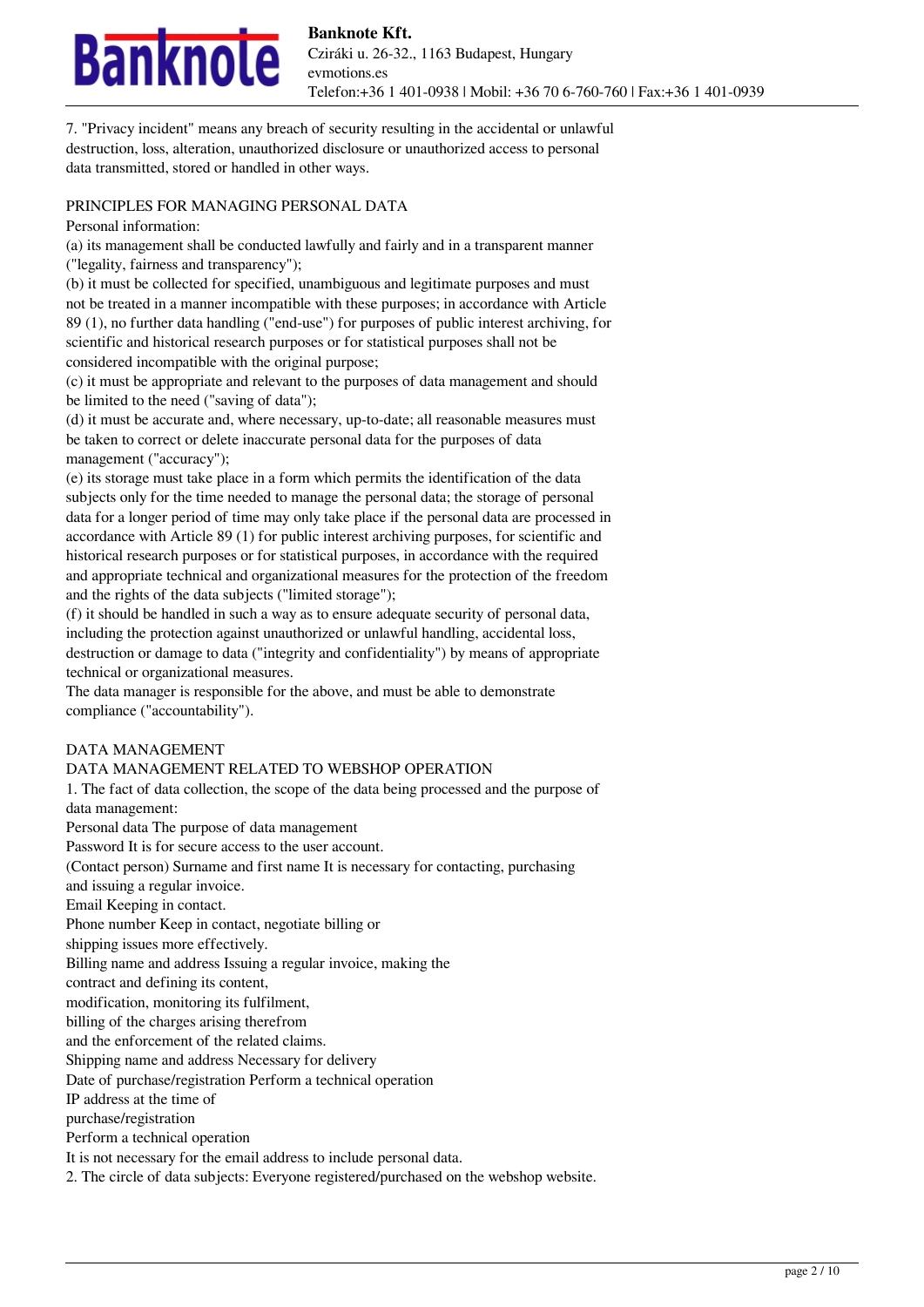

3. Time period of data handling, deadline for deleting data: Immediately after deleting the registration. Except in the case of accounting documents, as under 169  $\S$  (2) of Act C of 2000 on Accounting, this information must be kept for 8 years.

Accounting documents (including main accounts, analytical and/or detailed records), which are directly and indirectly support the accounting, must be kept in a legible form for at least eight years in a retrievable manner consistent with the accounting records.

4. Possible Personal Data Managers, Personal Data Addressee: Personal data can be handled by the sales and marketing staff of the data manager, respecting these principles above.

5. Description of the rights of the data subjects in data management:

• The data subject may apply to the data manager for access to, correction, deletion or

limitation of the personal data concerning him/her, and

• may object to the handling of such personal data, and

• the data subject has the right to data migration and to withdraw the consent at any time.

6. It may be possible to initiate to have access to, delete, modify or restrict access to personal data, transferability of data, and objection to data processing in the following ways:

- by post:1163 Budapest, Cziráki utca 26-32

- by email: info@cashtech.eu,

- by phone: +3614010938.

7. Legal basis for data handling:

7.1. Consent of the data subject, Article 6 (1) (a), Infotv. 5 § (1),

7.2. In accordance with the CVIII Act of 2001 on certain aspects of electronic commerce services and information society services, (hereinafter referred to as Elkertv.) 13/A. §

(3):

The service provider may handle the personal data that are technically indispensable for the purpose of providing the service. If the other conditions are identical, the service provider must choose and always operate the tools used to provide the service in connection with the information society service in such a way that personal data is processed only if it is strictly necessary for the provision of the service and for the fulfilment of other purposes set out in the Act required, but in this case also to the extent and time required.

7.3. An invoice complying with accounting law is issued in Article 6 (1) (c).

8. We inform you that

• Data management is based on your consent.

• You must provide personal information so that we can complete your order.

• Failure to provide data has the consequence that your order cannot be processed.

# DATA PROCESSORS USED

Transport

1. Activity performed by a data processor: Delivery of goods, transport 2. Name and contact details of the data processor: MPL Magyar Posta Logisztika Kft. 1138 Budapest, Dunavirág utca 2-6. ugyfelszolgalat@posta.hu Phone: (06-1) 333-7777 GTC: https://www.posta.hu/ugyfelszolgalat/aszf Privacy Policy: https://www.posta.hu/adatkezelesi\_tajekoztato GLS General Logistics Systems Hungary Csomag-Logisztkai Kft. 2351 Alsónémedi, Európa u. 2. info@gls-hungary.com Phone number: +36 1 802 0265 https://gls-group.eu/HU/hu/adatvedelmi-szabalyzat United Parcel Service of America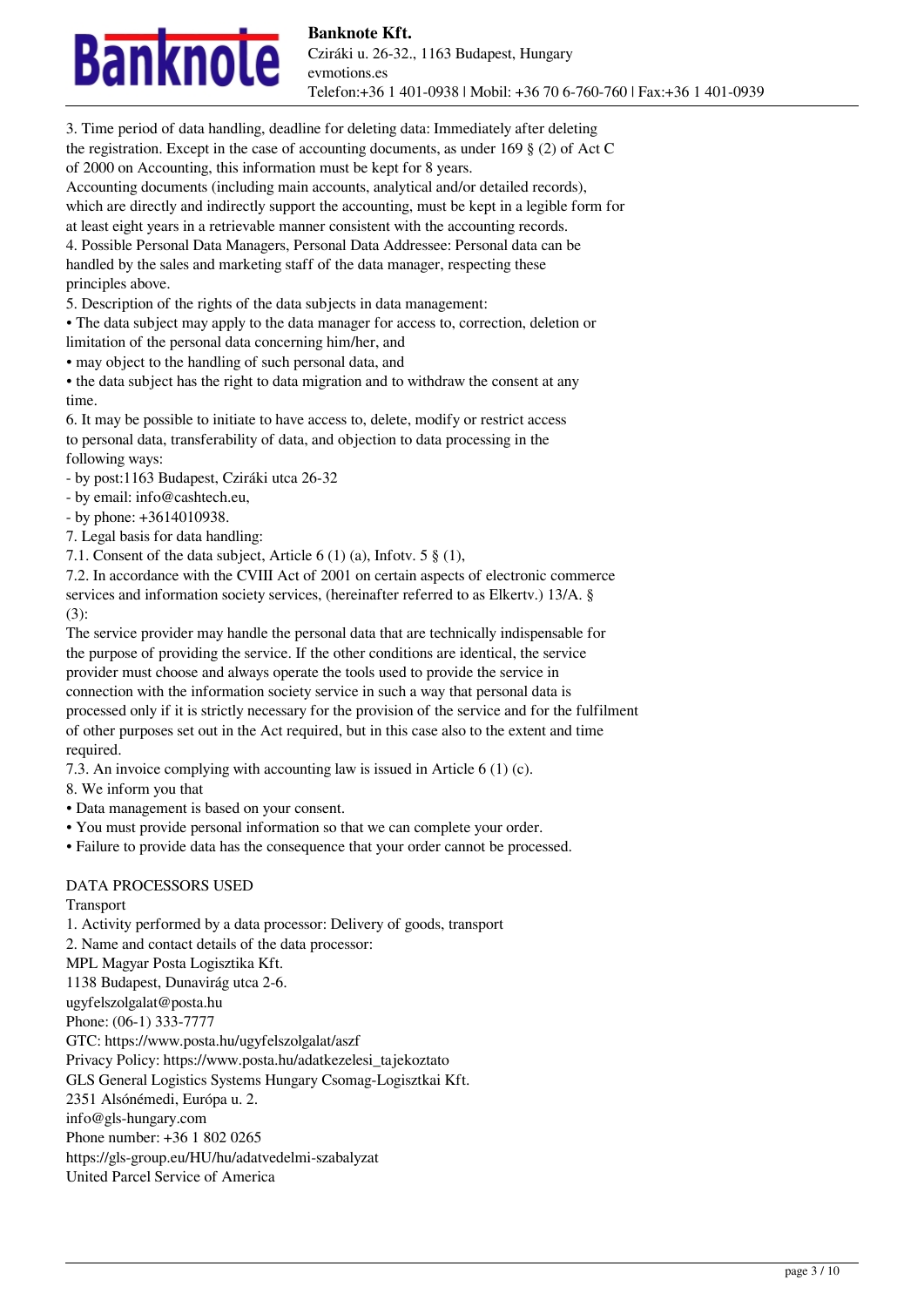

Website: https://www.ups.com/hu Headquarters: 2220 Vecsés, Lőrinci utca 154. Airport City Logistic Park, building G Email: upshungary@ups.com Tel .: +36 1 877 0000 3. The fact of data handling, the scope of managed data: Delivery name, delivery address, telephone number, email address. 4. Data subjects: everyone asking for home delivery. 5. Purpose of data management: Home delivery of ordered product. 6. Time of data handling, deadline for data deletion: Until the end of the home delivery. 7. The legal basis for processing data: the User's consent, Article 6 (1) (a), Infotv. 5 § (1). Online payment 1. Activity performed by data processor: Online payment 2. Name and contact details of the data processor: Cib Bank Zrt. Address: 1027 BUDAPEST, MEDVE U. 4-14. Postal address: 1537 BUDAPEST, Pf. 394. Phone number: (36-1) 423-1000 Email address: cib@cib.hu Web address: www.cib.hu Privacy Policy: http://www.cib.hu/jogi\_szilatkozat/index PayPal Parent Company: eBay Incorporated Headquarters: San Jose, California, USA Contact: https://www.paypal.com/hu Privacy Policy: https://www.paypal.com/en/cgibin/helpscr?cmd=p/gen/ua/policy\_privacy-outside 3. The fact of data handling, the scope of data processed: Billing name, billing address, email address. 4. Data subjects: Every online purchaser. 5. Purpose of data handling: To conduct online payment transactions, verify transactions and fraud-monitoring in order to protect users (control misuse). 6. Duration of data processing, deadline for data deletion: Until payment is made online. 7. Legal basis for data processing: User's consent, Infotv. 5 § (1), 6 (1) (a), and Act CVIII of 2001 13/A. § (3) on certain aspects of electronic commerce services and information society services.

#### COOKIE MANAGEMENT

1. Websites have cookies that are known as "cookies for password-protected workflow," "cookies for shopping carts," and "security cookies", for which the data subjects do not need to be asked for prior consent.

2. The fact of data handling, the range of data processed: Unique identification number, dates, time

3. Data subjects: Everyone visiting the website.

4. Purpose of data management: Identifying users, keeping track of "shopping cart", and tracking visitors.

5. Duration of data processing, deadline for data deletion:

Cookie type Legal basis of data handling Duration of data handling Scope of data Workflow cookies

(session) In accordance with the CVIII of Act 2001 (Elkertv.) 13/A. § (3) on certain aspects of electronic commerce services and information society services.

Until the end of a relevant visitor's session connect.sid In case of other cookies, they will be deleted after 30 days.

6. Possible authorized personal data manager: Using the cookies, the data manager does not handle personal data.

7. Description of the rights of the data subjects in data management: The data subjects have the option to delete the cookies in their browser: Tools/Preferences menu, usually under the Privacy menu item.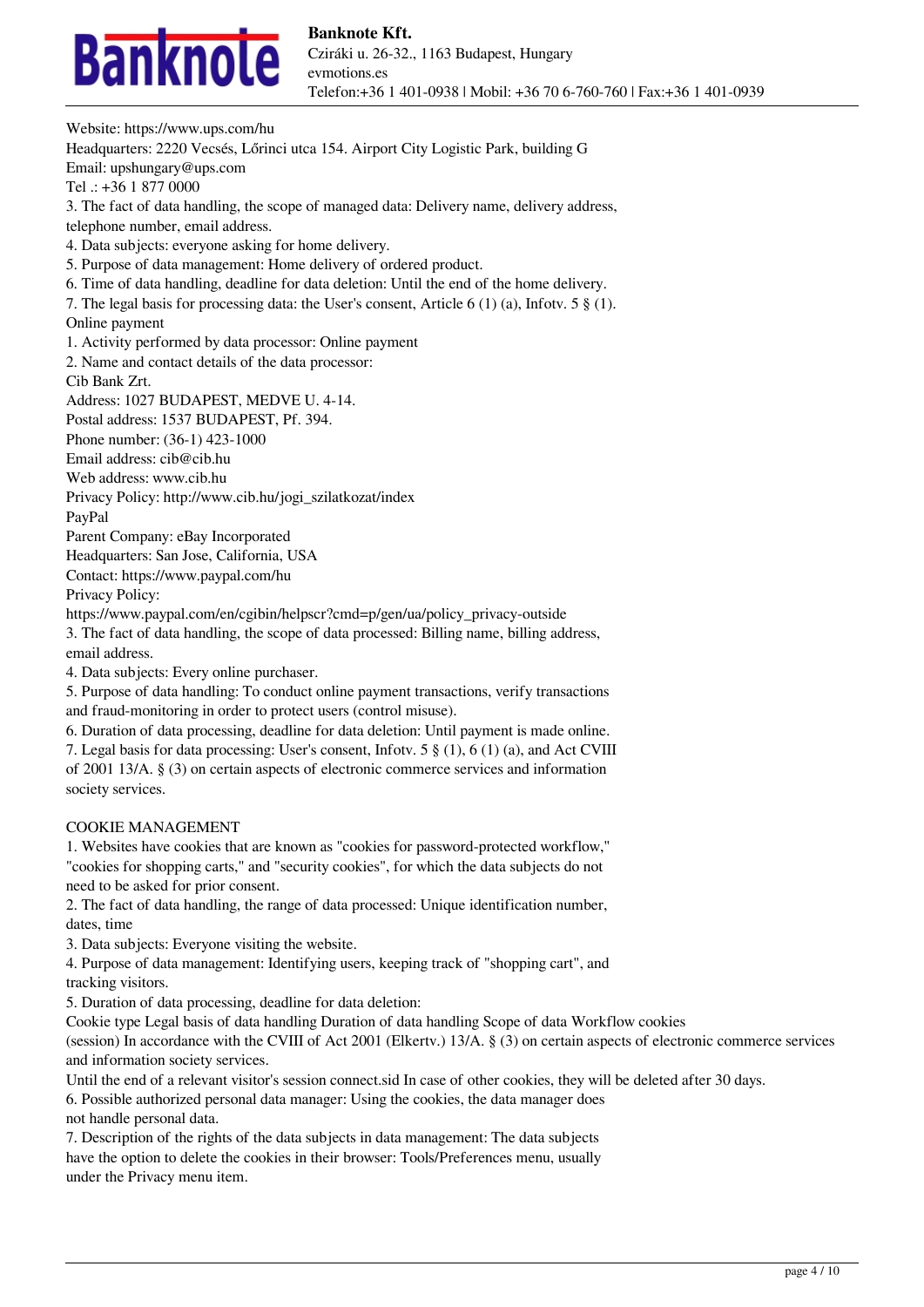# nknole

8. Legal Basis for Data Processing: No consent is required from the data subject if the exclusive purpose of using the cookies is to provide the user with information via electronic network or if the user subscribed for and expressly requested the service and the provider absolutely needs the cookies to provide that service.

# USING GOOGLE ADWORDS CONVERSION TRACKING

1. The online advertising program called "Google AdWords" is used by the data manager and uses the Google conversion tracking feature within its framework. Google conversion tracking is Google Inc.'s analytics service (1600 Amphitheater Parkway, Mountain View, CA 94043, USA; "Google").

2. When a User accesses a website through a Google Ad, a conversion tracking cookie is placed on the user's computer. These cookies have limited validity and do not contain any personal information, so the User can not be identified by them.

3. When the User browses on certain pages of the website and the cookie has not expired, Google and the Data Manager will also see that the User clicked on the ad. 4. Each Google AdWords customer receives a different cookie so that they can not be tracked through AdWords clients' websites.

5. The information received through conversion tracking cookies is intended to make conversion statistics for the AdWords conversion tracking customers. Customers will then be informed about the number of users who have been passed on their ad-click and conversion-tagged page. However, they do not have access to information that could identify any user.

6. If you do not want to participate in conversion tracking, you can disable this by blocking cookies from being installed on your browser. Then you will not be included in conversion tracking statistics.

7. For more information and Google Privacy Statement, visit www.google.de/policies/privacy/

# USING GOOGLE ANALYTICS

1. This site uses the Google Analytics application, a Google Inc. ("Google") web analytics service. Google Analytics uses "cookies", that is text files, that are saved on your computer to help analysing a user-visited web page.

2. Information generated by cookies associated with a website used by the User is usually get to and stored on a US server in Google. By activating IP anonymization on a website, Google previously abbreviates the IP address of the User within the Member States of the European Union or in other States belonging to the Agreement on the European Economic Area.

3. The transfer and shortening of the full IP address to Google's US server will only take place in exceptional cases. On behalf of the operator of this site, Google will use this information to evaluate how the User has used the Website and to report to the website operator about reports related to the activity of the website and to perform additional services related to website and Internet usage.

4. In Google Analytics, it does not associate the IP address that is transmitted by the user's browser with other Google data. The storage of cookies can be prevented by setting the Browser's settings correctly, but please note that in this case, you may not be able to fully use all of the features on this site. You can also prevent Google from collecting and processing cookie information (including your IP address) on the User's website usage by downloading and installing the browser plug-in available on the link below. https://tools.google.com/dlpage/gaoptout?hl=hu

# NEWSLETTER, DM ACTIVITY

1. In accordance with 6 § of the Act XLVIII of 2008 on the fundamental terms and limitations of economic advertising activity, the user may previously and expressly consent to the Service Provider's promotional offers and other items in the contact details provided during registration.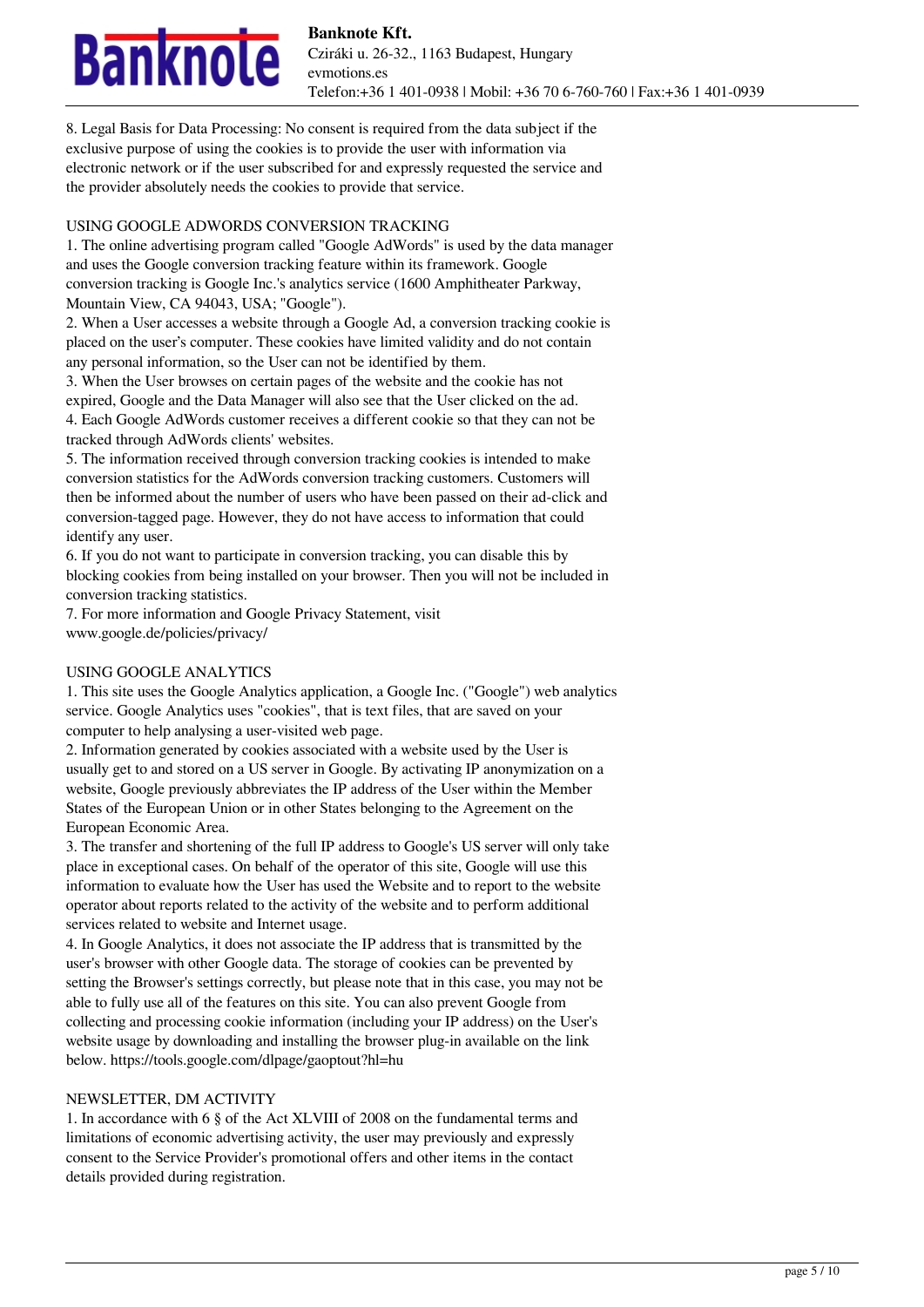# nknole

promotional offers. 3. The Service Provider will not send unsolicited advertising messages and, without limitation or reasoning, the user can unsubscribe free of charge from sending offers. In this case, the Service Provider removes all personal data from the Registry and other promotional offers that are required to send the advertisement messages to the User. The user can unsubscribe from ads by clicking on the link in the message. 4. The purpose of the data collection, the scope of the data processed and the purpose of data management: Personal Data The purpose of data management Name, email address Identification, enabling the subscription to the newsletter Date of subscription Perform a technical operation Enrolment IP Address Perform a technical operation 5. The circle of data subjects: Everyone who subscribes to the newsletter. 6. The purpose of data management is to send electronic messages with advertisement (email, text message, push messages) to the data subject, provide information about current information, products, actions, new features, etc. 7. Duration of data handling, deadline for deletion of data: until the consent statement is withdrawn, i.e. until the user unsubscribe. 8. Data management registration number: NAIH-73260/2014. 9. Possible Personal Data Managers, Personal Data Addressee: Personal data can be handled by the sales and marketing staff of the data manager, respecting these principles above. 10. Description of the rights of the data subjects in data management: • The data subject may apply to the data manager for access to, correction, deletion or limitation of the personal data concerning him/her, and • may object to the handling of such personal data, and • the data subject has the right to data migration and to withdraw the consent at any time. 11. It may be possible to initiate to have access to, delete, modify or restrict access to personal data, transferability of data, and objection to data processing in the following ways: - by post:1163 Budapest, Cziráki utca 26-32 - by email: info@cashtech.eu, - by phone: +3614010938. 12. The data subject can unsubscribe from the newsletter any time free of charge. 13. Legal basis for data handling: Consent of the data subject, Article 6 (1) (a), Infotv. 5 § (1) and the 6 § (5) of the Act and the Act XLVIII of 2008 on the Fundamental Terms and Limitations of Economic Advertising Activity: The advertiser, the advertisement provider or the publisher of the advertisement, in the circle specified in the consent, keeps a record of the personal data of the persons expressing their consent to them. The data set out in this record, concerning the recipient of the advertisement, can be handled only in accordance with the consent statement and can be handed over until its revocation, and can only be transferred to a third party with the prior

2. In addition, the Customer may, keeping the provisions of this Policy in mind, consent

to the Provider's handling of personal data necessary for the transmission of

consent of the data subject.

14. We inform you that

• Data management is based on your consent.

• You must provide personal information if you wish to receive our newsletters.

• Failure to provide data has the consequence that you cannot get the newsletters.

#### COMPLAINT MANAGEMENT

1. The fact of data collection, the scope of data collected and the purpose of data management.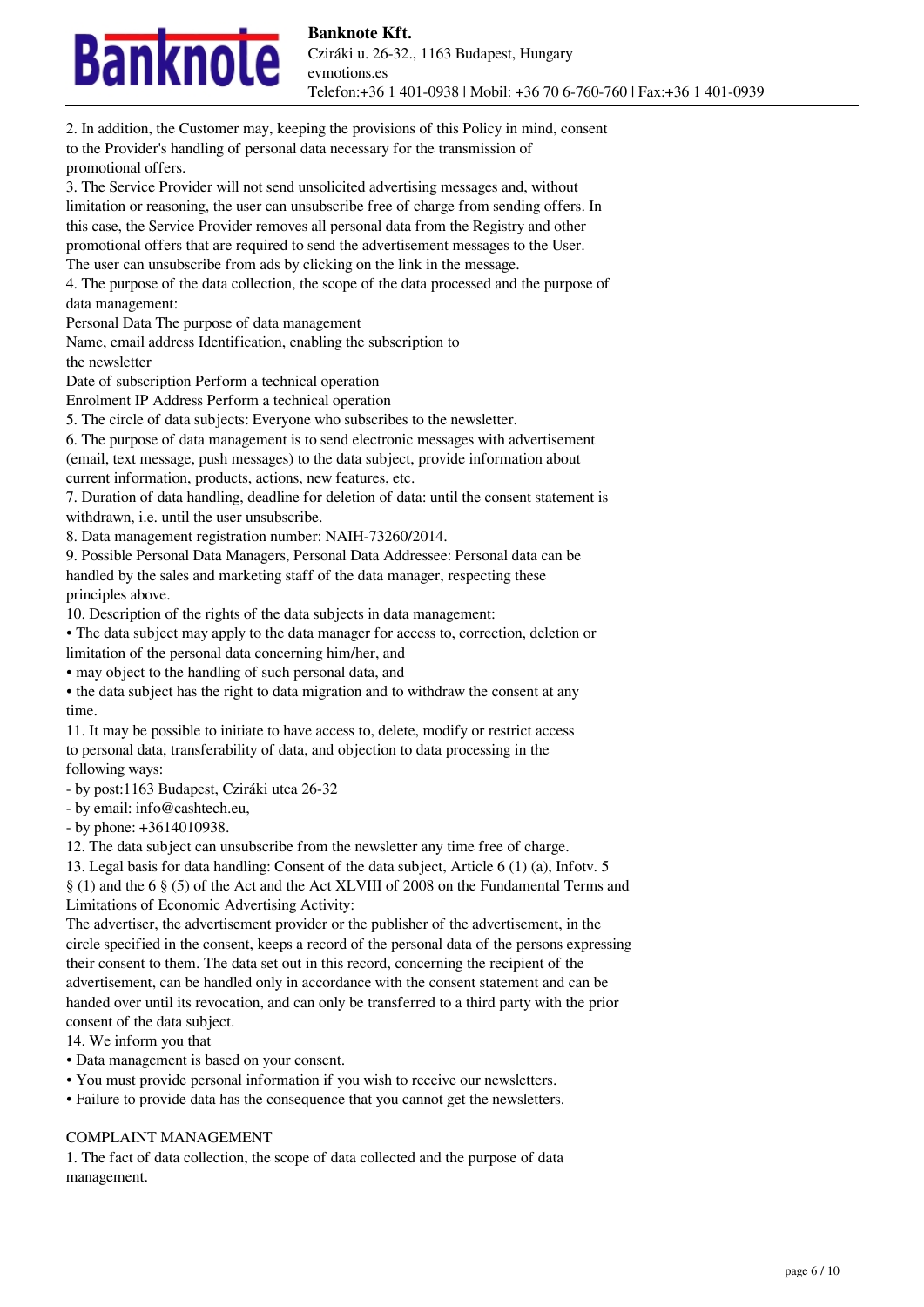

Personal data Purpose of data management

Surname and first name Identification and keeping in contact

Email address Keeping in contact

Phone number Keeping in contact

Billing name and address Identification, handling the arising quality

issues, questions and complaints in

connection with the products ordered.

2. Scope of the data subjects: All customers who complain on the webshop website and who complain with quality objection.

3. Period of data handling, deadline for deletion: The minutes, transcripts and copies of the reply to the objection that have been filed in accordance with the CLV Act of

199717/A. § (7) on Consumer Protection shall be maintained for 5 years.

4. Possible Personal Data Managers, Personal Data Addressee: Personal data can be handled by the sales and marketing staff of the data manager, respecting these principles above.

5. Description the rights of the data subjects in data management:

• The data subject may apply to the data manager for access to, correction, deletion or

limitation of the personal data concerning him/her, and

• may object to the handling of such personal data and

• the data subject has the right to data migration and to withdraw the consent at any time.

6. It may be possible to initiate, delete, modify or restrict access to personal data, transferability of data, and objection to data processing in the following ways:

- by post: 1163 Budapest, Cziráki utca 26-32.

- by email: at info@cashtech.eu,

- by phone: +3614010938.

7. Legal basis for data handling: the consent of the data subject, Article 6 (1) (c), Infotv.

5. § (1) and CLV Act of 1997 Act 17 / A. § (7) on Consumer Protection.

8. We inform you that

• providing personal data is based on a contractual obligation.

• the processing of personal data is a precondition for the conclusion of the contract.

• you must provide personal information so that we can handle your complaint.

• failure to provide data has the consequence that we can not handle the complaint we received.

#### SOCIAL NETWORK SITES

1. The fact of the data collection, the scope of data being processed: Facebook/Google+/ Twitter/Pinterest/Youtube/Instagram, etc. registered on social network pages or the user's name and profile picture.

2. The circle of data subjects: All those who are registered on

Facebook/Google+/Twitter/ Pinterest/Youtube/Instagram etc. social networking sites, and "liked" the website.

3. Purpose of the data collection: To share, or "like" or promote certain content elements, products of the website or the website itself on social networking sites.

4. Duration of data processing, deadline for deletion of data, possible data managers, and their rights of the data subjects in data management: Information about the source, their handling, the method of transfer and the legal basis of that can be consulted on the given social networking site. Data management takes place on social networking sites, so the duration of the data handling, the ways of deleting and modifying the data are governed by the rules of the respective social network site.

5. Legal basis for data handling: the data subject's volunteering consent to the processing of his or her personal data on social networking sites.

#### CUSTOMER RELATIONS AND OTHER DATA MANAGEMENT

1. If a question is arising about the use of our services or the data subject may have a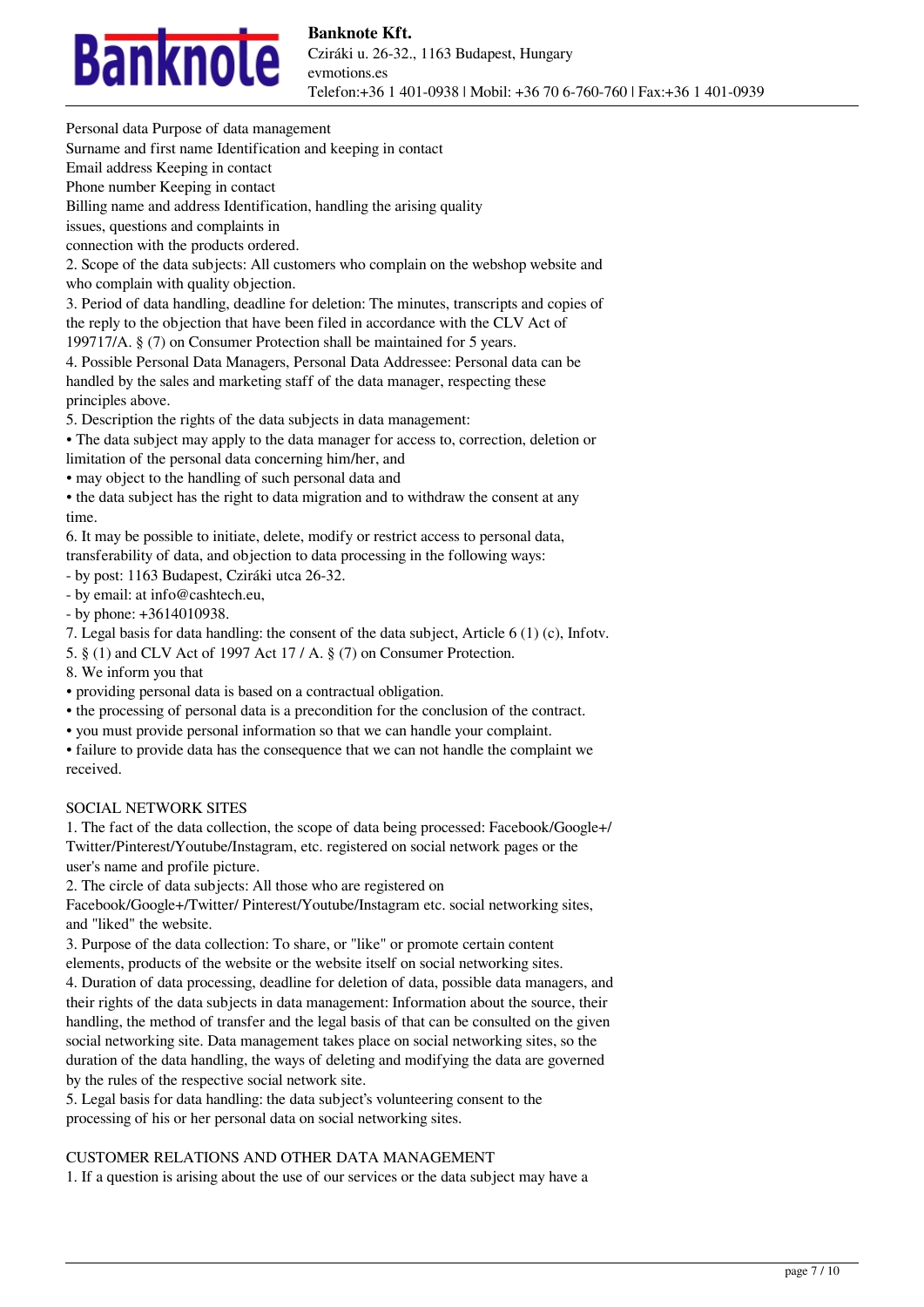

problem, he or she may contact the data manager using the methods provided on the website (phone, email, social networking sites, etc.).

2. The Data Manager will delete the received emails, messages, phone calls, facebook, etc. with the information provided with the name and email address of the data subject as well as other voluntarily entered personal data, not later than two years from the date of disclosure.

3. Data management not listed in this information is provided when data is disclosed. 4. The Service Provider is obliged to provide information, communicate, transfer or make available documents on the basis of an exceptional authority request or authorization by law, in case of request of other bodies.

5. In these cases, the Service Provider shall provide the Requesting Party with personal data only to the extent necessary to achieve the purpose of the request if it has indicated the exact purpose and scope of the data.

#### THE RIGHTS OF THE DATA SUBJECTS

1. Right of access

You are entitled to receive feedback from the data manager about whether your personal data is being processed and, if such processing is in progress, you have the right to have access to your personal information and the information listed in the regulation.

#### 2. Right to correction

You are entitled to request the data manager to correct any inaccurate personal information that he or she is required to do without undue delay. Taking into account the purpose of data management, you are entitled to request the supplementation of incomplete personal data, including means of a supplementary statement.

3. Right to Cancellation

You are entitled to request that the data manager, without undue delay, to delete personal information about you, and that the data manager is obliged to delete personal information about you, without undue delay, under certain conditions.

4. The Right to Effacement

If the data manager has disclosed the personal data and is required to cancel it, he/she must take reasonable steps, taking into account the technology available and the costs of implementation, in order to inform the data managers handling the data that you have applied for the deletion of links connected to the personal data or the deletion of a duplicate or other copies of these personal data.

5. Right to Restrict Data Management

You are entitled to request that your data manager restricts your data handling if one of the following conditions is met:

• You dispute the accuracy of your personal data; in this case, the restriction applies to the period of time that the data manager can check the accuracy of personal data;

• Data handling is illegal and you are opposed to the deletion of data and you ask to restrict them instead;

• The data manager no longer needs personal data for data processing, but you require them to submit, enforce, or protect legal claims;

• You have objected to data manipulation; in this case, the restriction applies to the period in which it is established that the legitimate reasons for the data manager have priority over your legitimate reasons.

6. Right to data migration

You are entitled to receive your personal data that is made available to you by a data manager in a clear, widely used machine-readable format and you are entitled to transfer this data to another data manager without this being obstructed by the data manager who you provided personal information to (...)

7. Right to Protest

You are entitled to object to the handling of your personal information  $(...)$ , including profiling based on these provisions, for any reason relating to your own situation.

8. Protest against direct business acquisition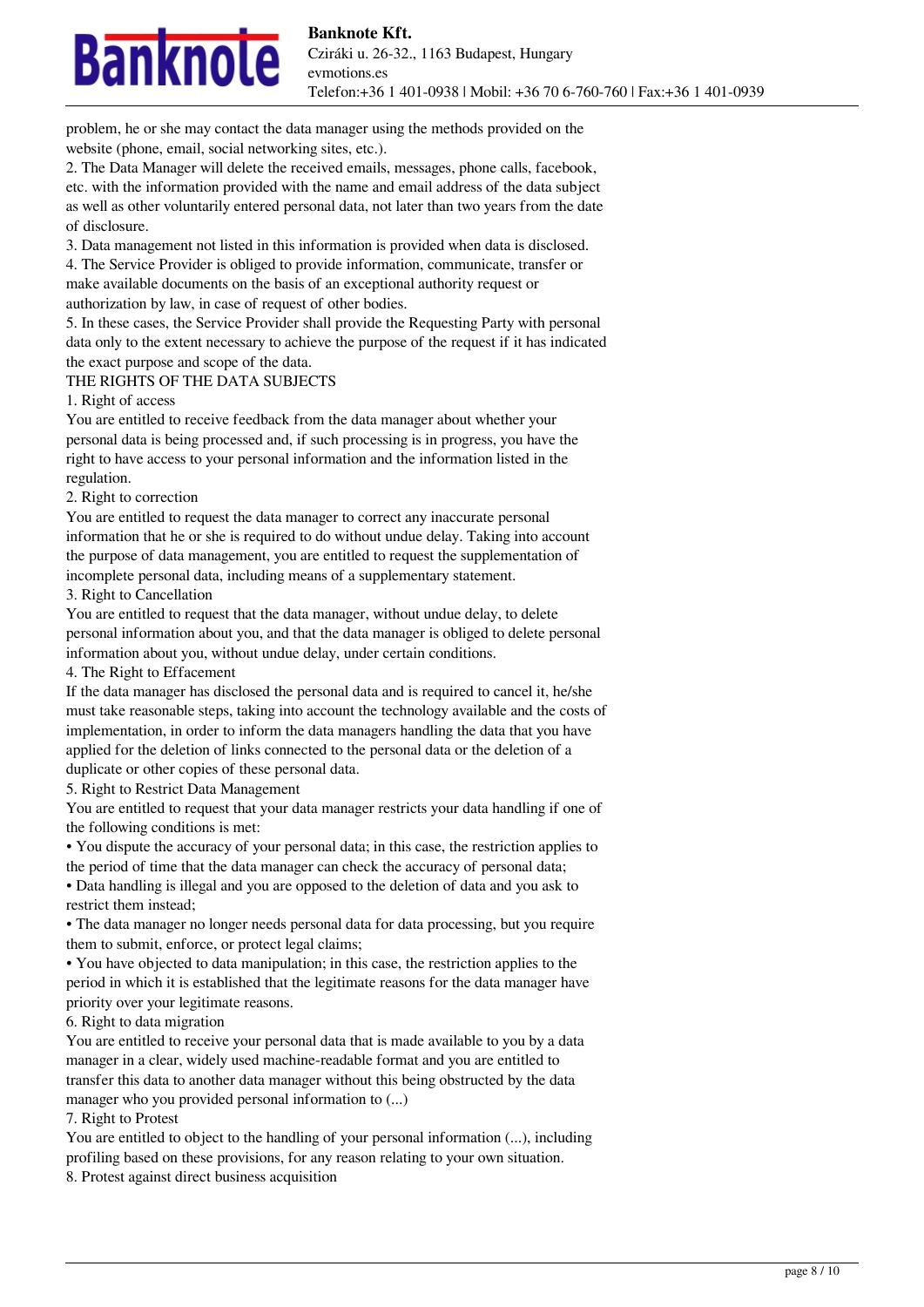

If your personal data is handled for direct business, you are entitled to protest at any time against the processing of any personal data relating to it, including profiling, if it is related to direct business acquisition. If you object to personal data being handled for direct business purposes, your personal information can no longer be handled for that purpose.

9. Automated decision-making in individual cases, including profiling 19

You are entitled to exclude the scope of any decision-making based solely on automated data handling, including profiling, which would have a legal effect on you or affect you significantly.

The preceding paragraph shall not apply if the decision is based on the following: • You are required to conclude or complete a contract between you and the data manager;

• the decision is made possible by the law of the Union or of the Member States which applies to the data manager and states appropriate measures to protect your rights and freedoms and legitimate interests; or

• it is based on your explicit consent.

# DEADLINE FOR TAKING MEASURES

The data manager informs you of any measures taken in response to these requests without undue delay but in any way within one month of receipt of the request. If necessary, it may be extended by 2 months. The manager will inform you about the extension of the deadline by indicating the cause of the delay within 1 month of receipt of the request.

If the data manager fails to take action upon your request, he or she will notify you without delay and at the latest within one month of the receipt of the request for reasons of non-action and about the fact that you may file a complaint with a supervisory authority and exercise the right of appeal.

# SECURITY OF DATA MANAGEMENT

The data manager and the data processor shall take appropriate technical and organizational measures taking into account the state of science and technology and the costs of implementation, the nature, scope, circumstances and objectives of data management and the risk of varying probability and severity of natural persons' rights and freedoms to guarantee an adequate level of data security, including, inter alia, where appropriate:

a) the pseudonymization and encryption of personal data;

(b) ensuring, maintaining, integrity, availability and resilience of the continuing

confidentiality of systems and services used to manage personal data;

(c) in the case of a physical or technical incident, the ability to restore access to personal data and the availability of data in good time;

20

(d) the procedure for systematic testing, assessment and evaluation of the effectiveness of technical and organizational measures taken to ensure the security of data processing.

# INFORMING THE DATA SUBJECT ABOUT THE PRIVACY INCIDENT

If the privacy incident is likely to pose a high risk to the rights and freedoms of natural persons, the data manager shall inform the data subject about the privacy incident without undue delay.

Information given to the data subject should be clearly and easily understood and the nature of the privacy incident must be disclosed and the name and contact details of the Data Protection Officer or other contact person providing additional information should be disclosed as well; the likely consequences of a privacy incident should be described; measures taken or planned by the data manager to remedy a privacy incident should be described, including, where appropriate, measures to mitigate any adverse consequences of a privacy incident.